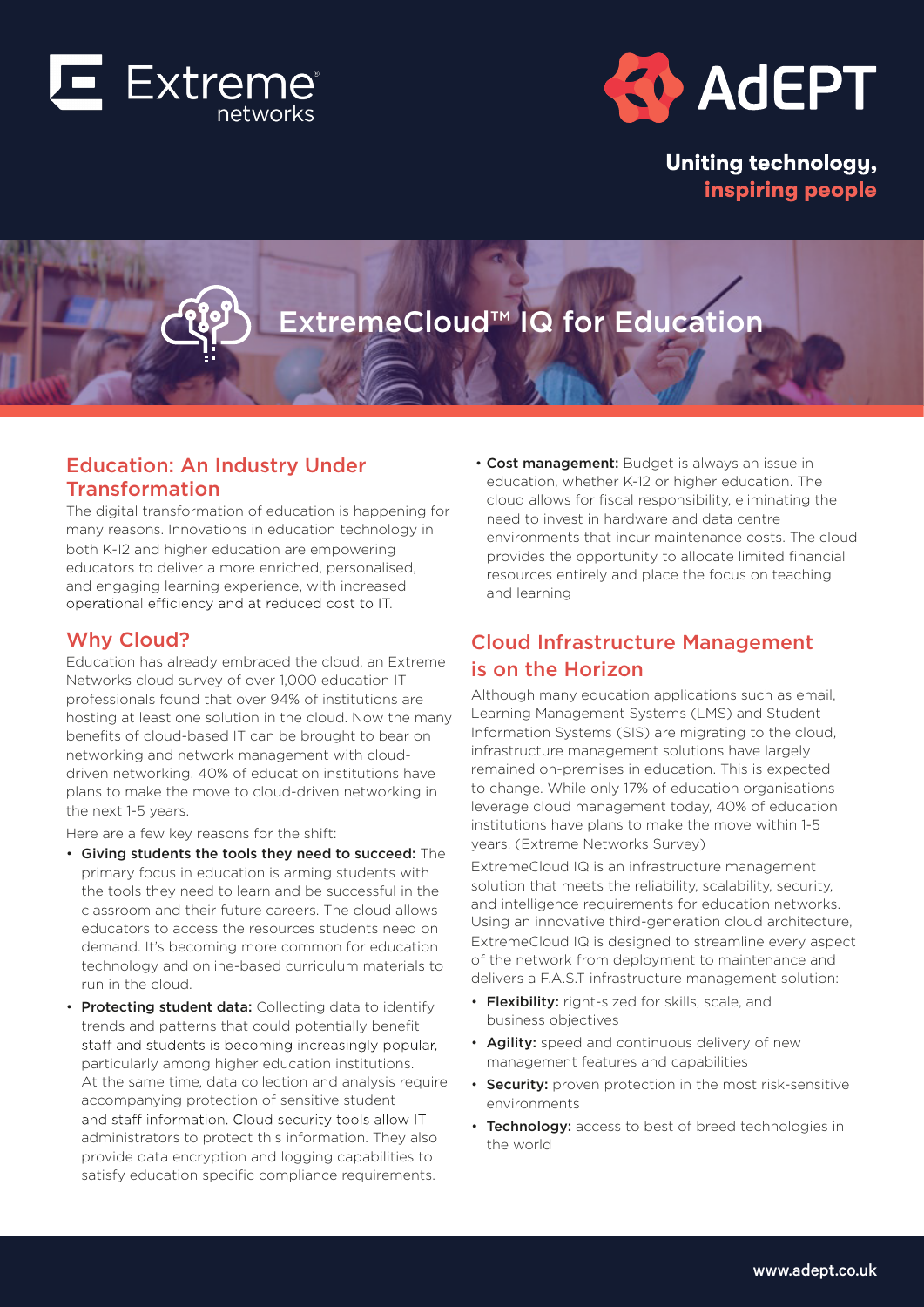

## Extreme Network Solutions for Extending Connectivity



Personalised Learning



STEM and Robotics



Online Testing Testing



Student Safety

#### Personalised Learning Take advantage of digital content, adaptive techniques, 1:1 computing, smart displays, and the latest



Take advantage of digital content, adaptive techniques, 1:1 computing, smart displays, and the latest with your student directory and provide bandwidth where and when it is needed.

#### STEM and Robotics  $\mathcal{L}$  denotes, and  $\mathcal{L}$  are important for preparing studients for preparing studients for the jobs that will be jobs that will be jobs that will be jobs that will be jobs that will be jobs that will be jobs that wi



Robots labs, drones, and STEM learning are important for preparing students for the jobs that will be available when they graduate. AR/VR/MR are playing a growing role at all levels of education, not<br>. just increasing student engagement, but reducing costs as students can explore remote lands and historic times from within the classroom. it operations, and student engagement of preparing students for the jobs that will

#### Online Student Testing K-12 standards compliance, online testing requires high speed, low latency networking, device



K-12 standards compliance, online testing requires high speed, low latency networking, device management, and network analytics to ensure the best possible testing experience.

#### Student Safety  $G$  is a legislated requirements to protect studients to protect studients to private safety and private safety  $\alpha$



Government has legislated requirements to protect student safety and privacy. The ability to grant students increasing digital freedom as they demonstrate good digital citizenship is an important educational tool. Underlying these requirements is the challenge of operating in a restricted IT resource environment and still achieving the best educational outcomes. Government has legislated requirements to protect student safety and privacy. The ability to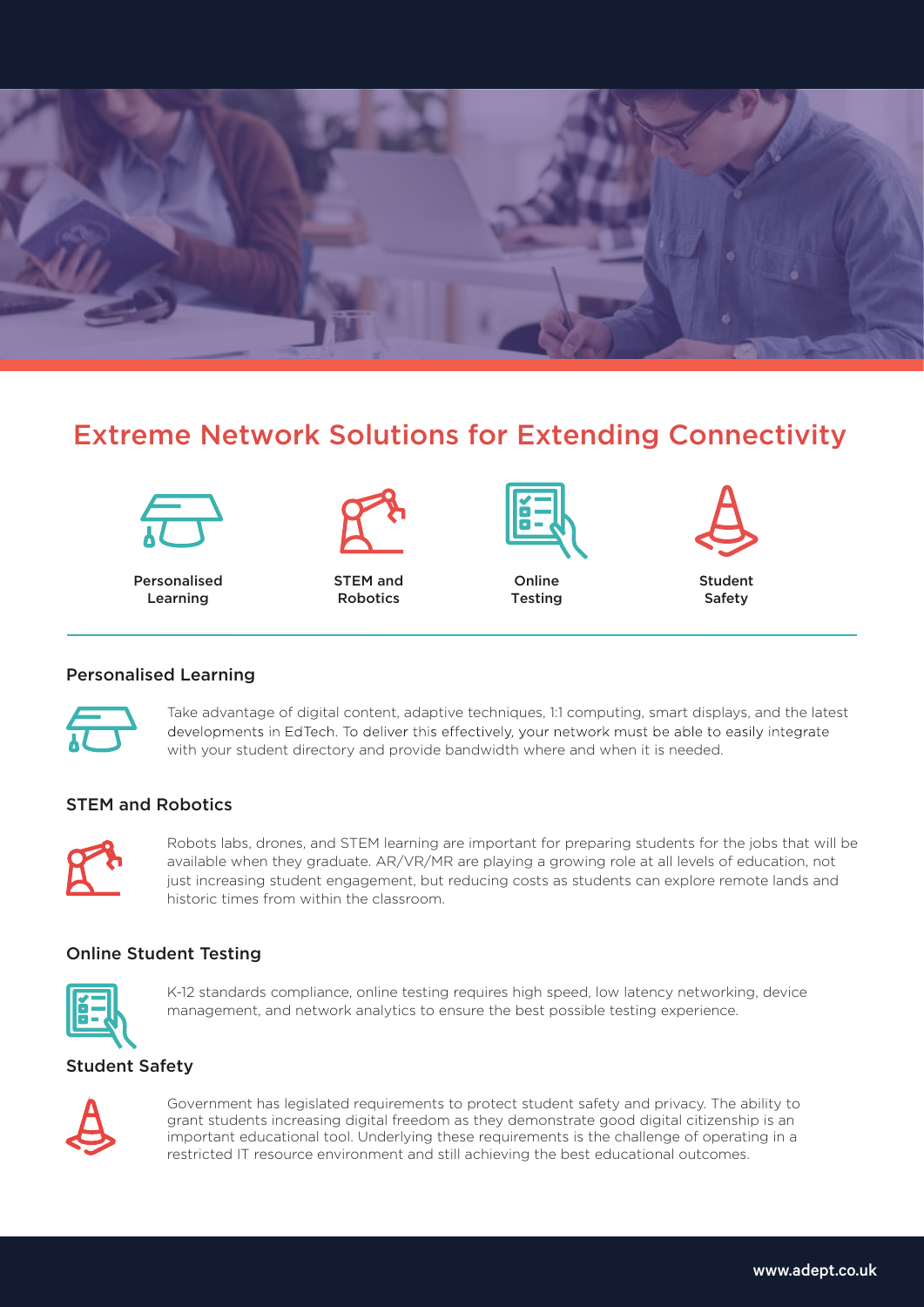# Why ExtremeCloud IQ: Technology Benefits









Scalability and Elasticity

Reliability Flexible Deployment Models

Secure by Design



#### Scalability and Elasticity



ExtremeCloud IQ is one of the few 3rd generation cloud-based infrastructure management platforms, making it well suited for the unique demands of education networks. Based on a microservices, clustered-based architecture, ExtremeCloud IQ not only offers massive scaling, it also offers school systems the much-needed elasticity to be better able to cope with on-boarding of new technology as innovation initiatives unfold.

### **Reliability**



The network is the nervous system of the school system, whether K-12 or a large university. It therefore needs to be reliable and stable. Unlike previous generation cloud-based management platforms, ExtremeCloud IQ ensures no impact to the underlying infrastructure or network services with the loss of Internet connectivity. Furthermore, even in the event of the subscription service expiring, full access to the management tool is still permitted for monitoring purposes. Infrastructure changes, however, would have to be completed upon renewal of the subscription service. In addition, the 3rd generation architecture which is microservices and cluster-based contributes to the extremely high levels of availability and reliability and eliminates any concerns of single points of failure.

#### Flexible Deployment Models



Unlike many competitive offerings, ExtremeCloud IQ offers public, private, local and hybrid deployment options. The same microservices-based architecture and the same operating system is used for every deployment model ensuring a high level of feature consistency between each. Furthermore, our cloud technology is cloud-provider agnostic meaning that it can be hosted in AWS's, Azure's or Google's cloud environment, in addition to the private and local options.

### Secure by Design



ExtremeCloud IQ is secure by design. Extreme Networks was the first major cloud-managed networking vendor to attain ISO/IEC 27001 certification for its Information Security Management Systems (ISMS). Furthermore, ExtremeCloud IQ offers compliance with local data protection regulations with automated PCI and GDPR audits, with the ability to easily flush any data (MAC addresses for example), quickly and easily, with the appropriate logging tools for tracking. Furthermore, features such as firewalling, threat detection with continuous monitoring, DDoS-attack prevention and flow control are also available to help secure the end to end network.

### AI/ML Driven Insights



In higher education, the analysis of vast amounts data via AI/ML holds the key to delivering better student and staff outcomes. The same holds true for the networking. Large data pools allow the network to learn and to ultimately become more intelligent. ExtremeCloud IQ has a massive data pool, analysing over 3 Petabytes of data every day with its rich AI/ML capabilities. This gives it the intelligence to provide education IT professionals with the critical insights they need to help detect network problems - even before they affect students and staff:

- Client 360: Provides a real-time or historical snapshot of the "total user experience", including quantitative health metrics for each student, staff or connected device.
- Network 360: Provides a real-time or historical snapshot of the overall network health. Key performance indicators can be aggregated by day, week, or month, and includes device health, client health, Wi-Fi health, network health, services availability, applications, and security.
- Comparative analytics: ability to anonymously benchmark

3